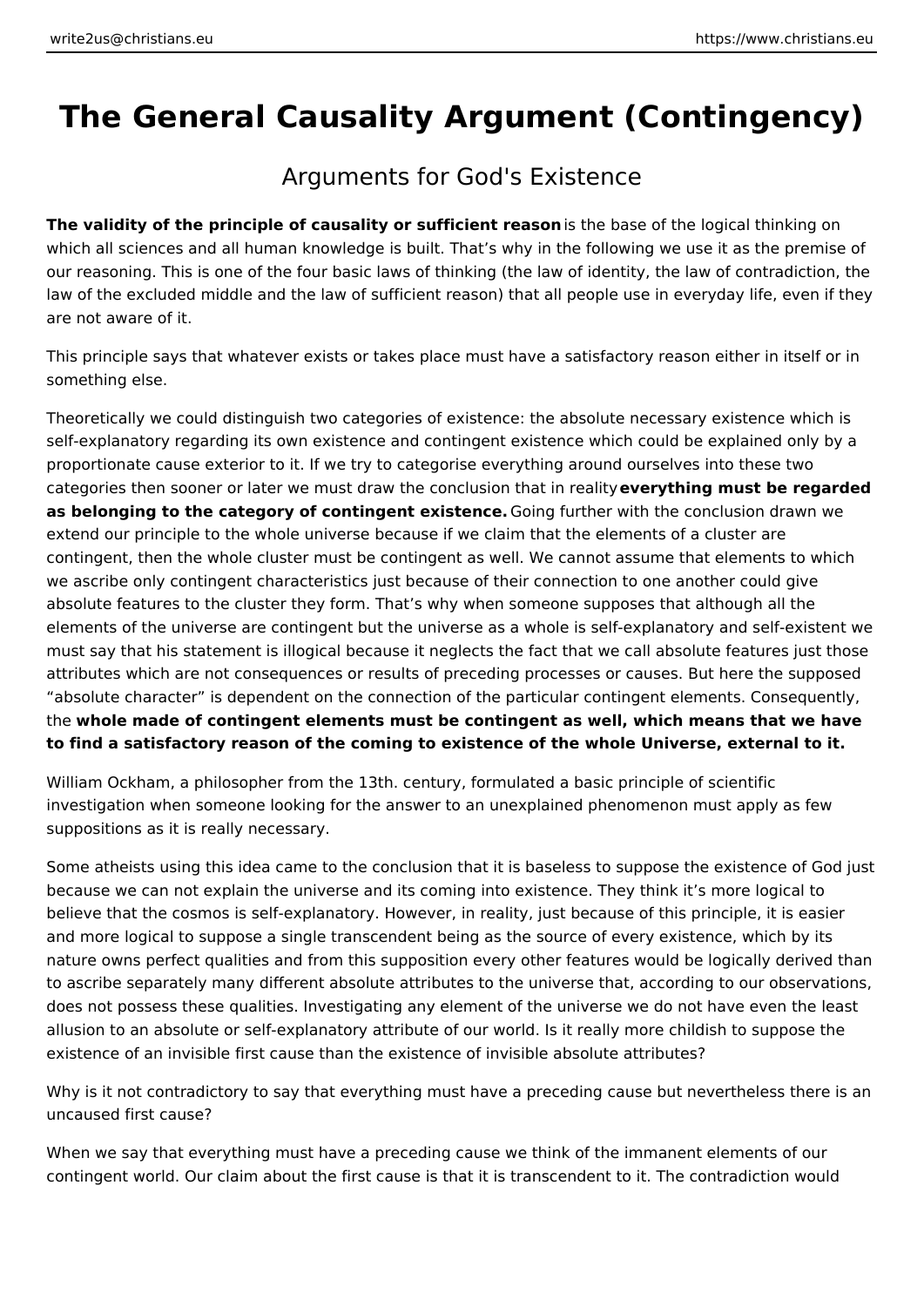stand only if we regarded God as an immanent element of the universe. Consequently the features that we ascribe to the source of the world needn't be the same as the features we ascribe to the world itself.

Many people naturally come to the idea by themselves, even without thorough philosophical or theological reasoning that **the universe has a final cause in its background.** Their only question is what we should call it and often a more exact answer is not significant for them. We frequently hear people say it might be called: the **ancient Matter, the Atom, the Absolute, the Idea, the Spirit, something or somebody.**  Some of these proposed descriptions of the final cause could be easily recognised as wrong just because of the meaning of these terms. For example, if we use the term "Matter", we cannot forget about the fact that according to our experience everything that is material is contingent and belongs to the elements of our contingent universe and that's why we must suppose that the superior existence of the final cause should also have superior characters, not changeable or perishable like matter or atoms or any other element of the material world.

Here it must be mentioned that sometimes people expand the limits of the theory of evolution too broad and misunderstand its purpose. The theory of evolution cannot explain the final origin of the world since its field is the development of the existing things and not the question how existence came from non-existence.

Others who claim **that the final cause is of spiritual character,** like the Absolute, the Idea, the Spirit often deny it to be personal.

We experience that man's spiritual nature is manifested in his intelligence, free will, ability to love, ability to build selfless relationships with other spiritual beings. We include all these features when using the term "person". If we start from the previously mentioned principle, namely that the characters of the absolute and definitive cause can not be inferior to the characteristics of the contingent elements, then consequently we must admit that the absolute and definitive cause must also be on a higher level than the impersonal existence.

The term person is misunderstandable if we think of its daily sense. This term we usually don't separate from the specific and determined limits of a human being. Man lives in space and time, he has a body and limits in communication and ability to express his love. Of course, God is not subject to these limits, that is why using the term "person" we only mean someone being able for personal relationship and dialogue with his intelligent creatures. **For this reason, He must be someone who possesses intelligence, free will, self-awareness.**

## **Therefore, the existence of an intelligent and free First Cause, a personal God, distinct from the material universe and the human mind, is an absolute necessity.**

All the approaches which miss the idea of the existence of an independent and personal Creator and explain the existence of the world by interior reasons, ascribing self-existence to the matter or spirit or anything else from the contingent world, could be regarded as different forms of indirect Pantheism. This way of thinking leads to contradiction in terms because it confuses the cause with the effect, the contingent with the self-existent, the finite with infinite. In the case of many people the consequence of this turn of mind is a pessimistic and hopeless attitude to the world because the one who believes it must regard evilness and everything bad in the world as eternal and unavoidable necessities. If man substitutes God with something else, he might lose his own human values like personality, responsibility and his common sense convictions and might lose the right motive to good conduct.

The one who accepts the existence of a personal loving God has the possibility to recognise the way out of this pessimistic and hopeless thinking, because the mentioned negative things don't belong to God's independent and perfect nature. Man has the possibility to assess also himself concerning his contribution